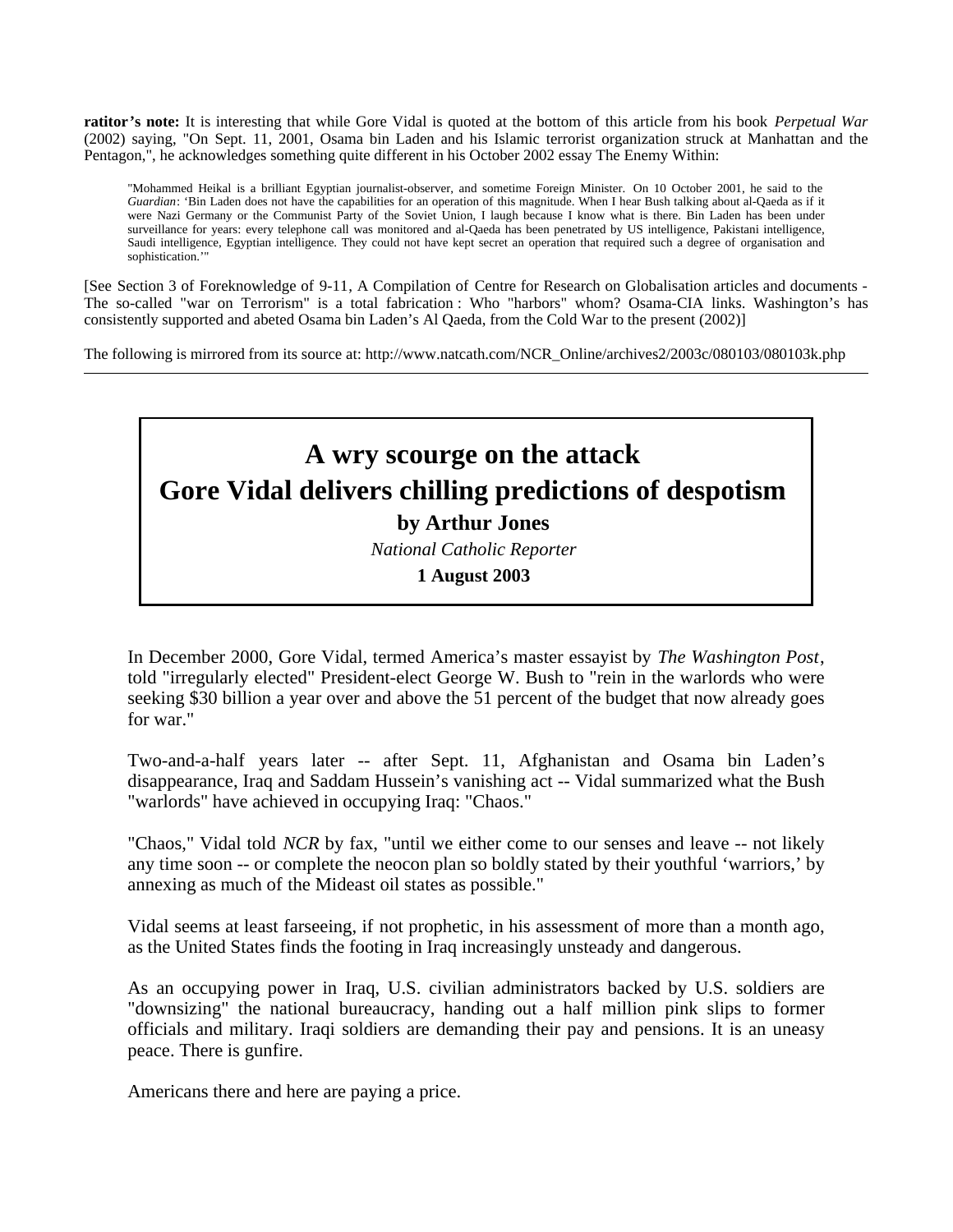Up to now, said Vidal, while the Bush administration's "down payment" for Iraqi oil "has been cheap -- the Bill of Rights," the cost has not been light "for the people -- there or here." The U.S. cost has been to its civil liberties. Vidal said, "USA Patriot Acts 1 and 2, the second leaked but not yet sent to Congress, neatly folds the republic. What next?" he asked rhetorically, "Franklin predicted despotism."

Vidal is accustomed to delivering chilling predictions. He does not lack a penchant for going on the attack. Even so, it took guts, post 9/11 and throughout the Iraq war, to criticize the commander-in-chief. After 9/11 he was the rare writer who did an analytical commentary on the background to both the Oklahoma City and World Trade Center bombings - commentary that his customary U.S. outlets refused to publish.

All this and more was made available late last year in *Perpetual Peace for Perpetual War: How We Got To Be So Hated* and *Dreaming War: Blood for Oil and the Cheney-Bush Junta* (Nation Books, 2002). They are collections of his *Vanity Fair* and *Nation* columns with added introductions and commentary.

Vidal sees the country in the grip of a corporate-oil patch-military oligarchy. Asked if the Iraq war was an oil patch-White House deal so huge Americans can't stand back far enough to see it, Vidal replied, "Kindly Dr. Goebbels used to say that the greater the lie a government tells (and repeats loudly), the more it will be believed. Yes, it is -- was -- about oil and, of course, giving the Cheney-Bush junta's friends like Halliburton vast contracts to rebuild what we have carefully knocked down."

He told *NCR*, "No one will ever see all the details but the [current] crookedness is unique in our history. Enron was the first storm warning but no one realized how easily accepted that cluster of capers would be by a polity marinated in corruption -- as Ben Franklin predicted, in 1789, as our eventual fate."

Vidal has become a scourge of the Bush dynasty. The books reprise writings on what he sees as the Bush family usurpation of the 2000 presidential election, Bush family business connections to the bin Laden family, the Texas oil patch's pipeline dealings with the Taliban in Afghanistan and the subsequent war there, why bin Laden was not pursued, and how the focus shifted to Saddam Hussein and Iraq.

As a scourge he is a wry one.

"American politics is essentially a family affair, as are most oligarchies," he wrote. And he should know. He grew up in the home of his grandfather, Oklahoma Sen. Thomas P. Gore, in Washington, D.C., and was close to the Kennedy clan because he was related to Jacqueline Kennedy. He is distantly related to former Vice President Al Gore, whose father was a U.S. senator, and Gore Vidal himself was an unsuccessful liberal candidate for Congress in 1960 in New York and the U.S. Senate in California in 1982.

He knows about corruption in politics and oligarchic power.

Long before George W. Bush was irregularly ushered into the White House due to the "Supreme Court's purloining" of the 2000 election, writes Gore, the nation had "previously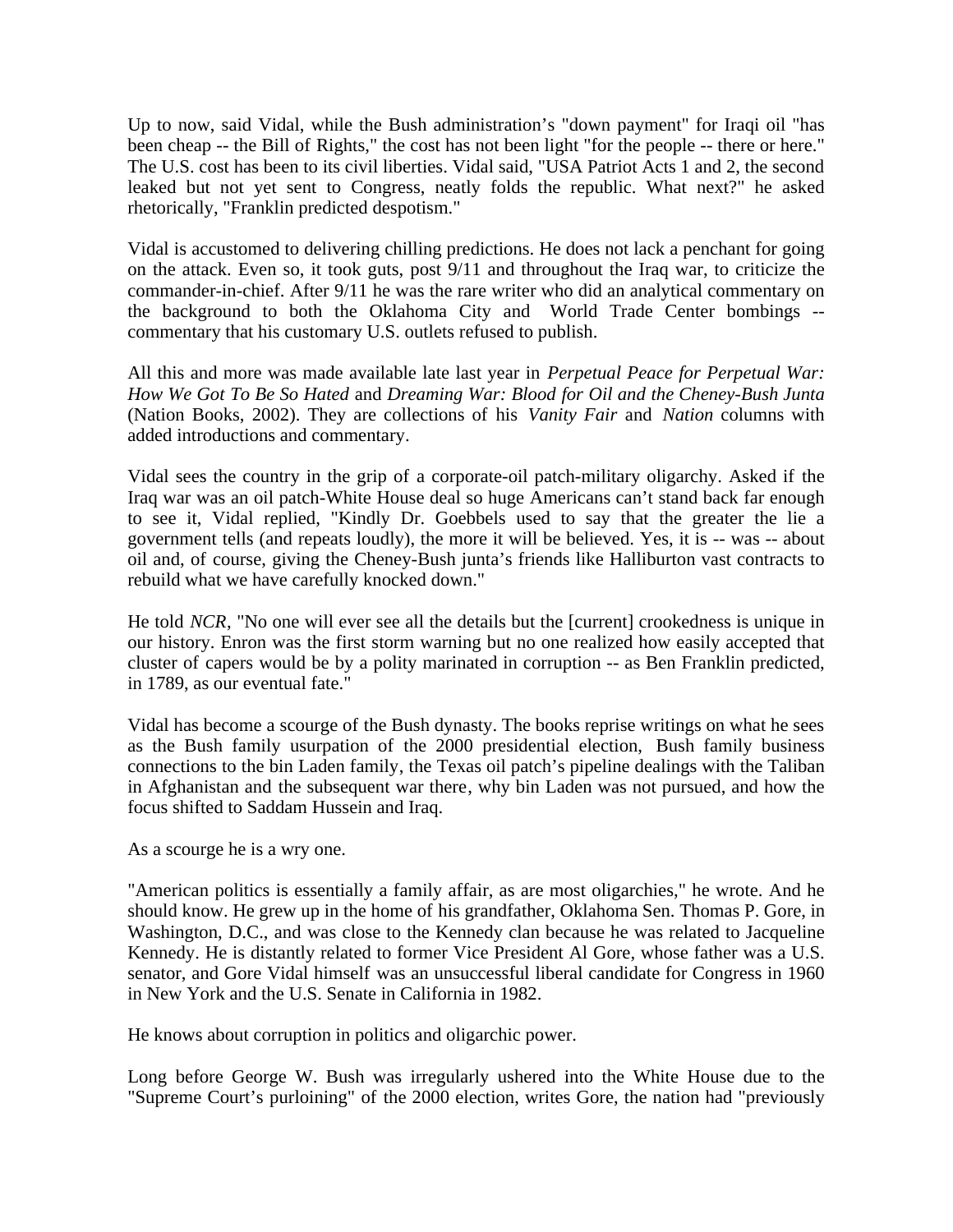enjoyed a number of quietly corrupt elections decently kept from public view."

He referred to 1888, when Grover Cleveland's plurality was canceled by the Electoral College's maneuverings, and 1876 when Democrat Samuel Tilden had a quarter-million more votes than the Republican Rutherford B. Hayes, but a Congressionally selected commission gave the victory to Hayes by a single vote.

Gore (Eugene Luther) Vidal, who lives in Italy but was contacted by *NCR* when he was recently in the United States, was born in 1925 at West Point, where his father was an instructor. He graduated from Philips Exeter Academy, served on an Army supply ship in Alaska in World War II, and published his first novel, *Willawaw*, to quote one account, "at 19 while still in U.S. Army uniform."

He grew up with the Army and served in the military, yet he unabashedly regards war as "the ultimate no-win, all-lose option."

He writes, "Fifty years ago [Feb. 27, 1947], Republican Sen. Arthur Vandenberg told [President Harry S.] Truman he could have his militarized economy only if he first 'scared the hell out of the American people that the Russians were coming.' Truman obliged. The perpetual war began."

Vidal continues, "We are now faced with a Japanese seventh-century-style arrangement: a powerless Mikado ruled by a shogun vice president and his Pentagon warrior counselors. Do they dream, as did the shoguns of yore, of the conquest of China?"

Sept. 11, Vidal writes, "transformed [Bush] into the cheerleader he had been in prep school. He promised us not only 'a new war' but 'a secret war' and, best of all, according to the twinkle in his eye, 'a very long war.' "

Continued Vidal, "[President James] Madison warned us at the dawn of our republic, 'Of all enemies to public liberty, war is, perhaps, the most to be dreaded because it comprises and develops germs of every other.' "

Vidal sees other comparisons with the past.

"The [founding] fathers had such a fear and loathing of democracy that they invented the Electoral College so the popular voice of the people could be throttled, much as the Supreme Court throttled Floridians on Dec. 12 [2000] . . . where Bush was entrusting his endangered Florida vote to the state's governor, his brother, Jeb."

Historian Vidal was asked if there was a point in U.S. history when the democracy functioned. He replied, "Before Polk's 1846 war with Mexico in order to acquire California. General -- then Lieutenant -- Grant said that the Civil War was the vengeance of God upon us for what we had done to Mexico."

These two books signal more than Vidal at the top of his form as a thunderer, however. In listing his collected writings, Vidal refers to the slim volumes as "pamphlets." It is a distinction with a subtle warning.